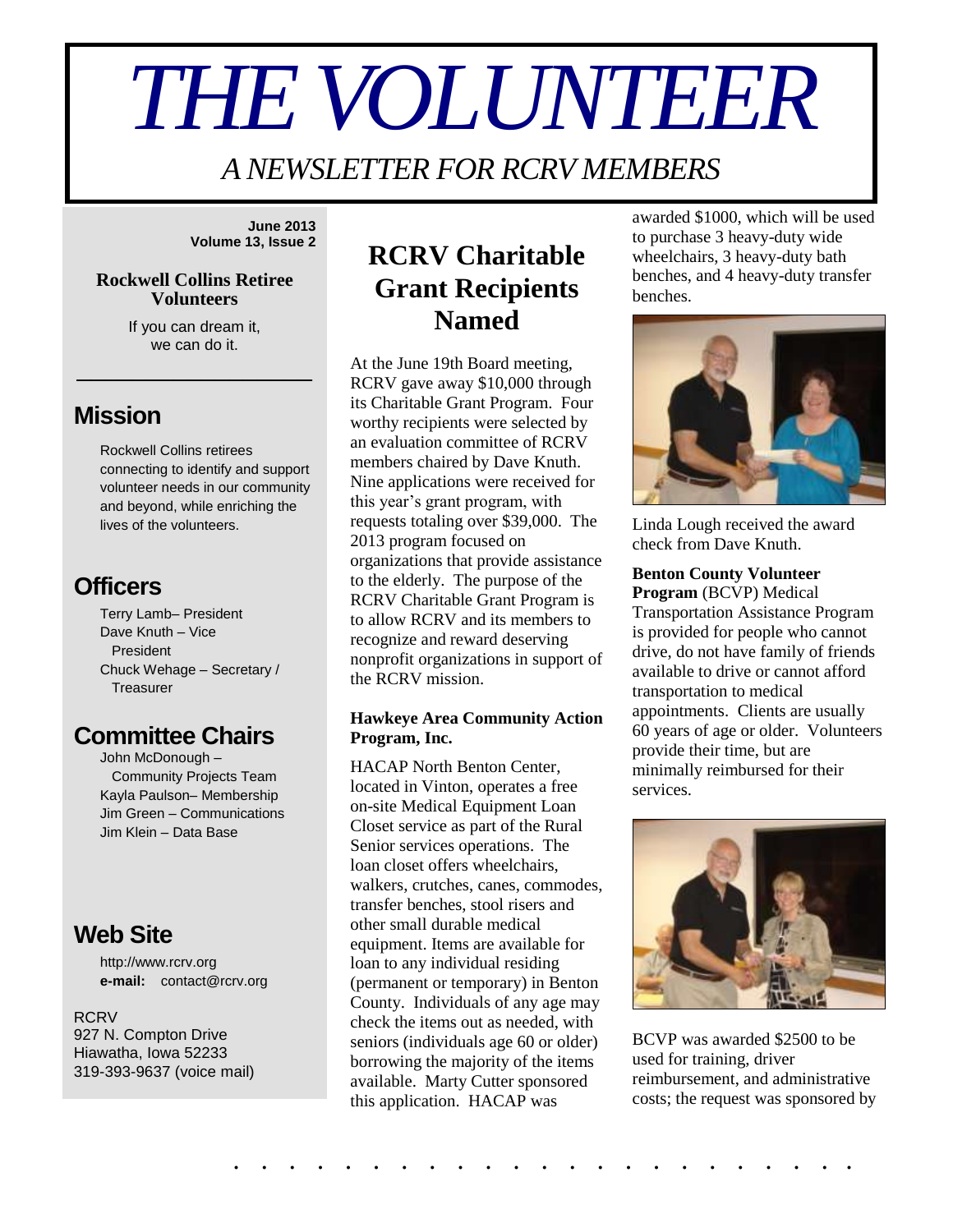Dave Knuth. Charmaine Wickwire accepted the check on behalf of the program.

### **St. Luke's Foundation**

Funds from RCRV will be used to provide homemaker and/or respite services to patients who qualify for these services but have no financial support. We will work collaboratively with Home Choice Senior Care to contract services for the discounted rate of \$19/hour (rate is typically \$21/hour). Home Choice is locally owned and operated and provides nonmedical in-home care to allow people to stay safe and comfortable in their own home as long as possible.



Renee Miller accepted the grant of \$3000. John McDonough sponsored this request.

#### **Horizons, A Family Service Alliance**

Horizons Meals On Wheels (MOW) formed a partnership called *Healthy Horizons* with Feed Iowa First, an organization focused on increasing fresh, local produce and limiting the harmful environmental effects of excessive food transportation. *Healthy Horizons*  aims to increase the amounts of fresh fruits and vegetables used in food for home-delivery MOW clients, expand community volunteerism and engagement, and reduce costs for the MOW program.



Jim McLaughlin sponsored the Horizons grant request, resulting in an award of \$3,500. Laura Nass accepted on behalf of Horizons.

The annual RCRV Charitable Grant Program is funded through the Rockwell Collins Charitable Corporation. All active RCRV members are eligible to sponsor an application from a deserving nonprofit organization with which the member has become affiliated. The application process for next year's grant program will be advertised in early 2014, and all applicant materials may be found on the RCRV website.♦

## **Medicare Changes for 2013**

John McDonough

Important changes have taken place for Iowans on Medicare in 2013. "Some of the most significant changes relate to mental health coverage," says Kris Gross from the state of Iowa's Senior Health Insurance Information Program (SHIIP).

People with Medicare Part B pay less out of pocket for outpatient mental health treatment now.

The co-payment is now 35%, down from 50%. Medicare Part D

(prescription drug) plans are now allowed to cover benzodiazepine and barbiturate medications, such as those used to treat chronic mental disorders, as well as cancer and epilepsy. Prior to this year, Medicare did not pay for these prescription drugs.

People with Medicare Part D plans will also see a greater discount for their medications once they reach the coverage gap or "donut hole." The discount has increased from 50% in 2012, to 52.5% for brandname medicines your plan covers, and from 14% in 2012 to 21% for generic medicines, in 2013. These discounts will be applied automatically at the pharmacy or by the mail-order supplier.

Those with Original Medicare should see newly-designed, easier to understand quarterly Medicare summary notices starting later this year. The language is simpler, the print is larger, and there are clear definitions right on the form. There are also step-by-step instructions to check the form's accuracy, appeal anything that is wrong, or report potential fraud. The new forms were phased in earlier this year.

Medicare premiums and deductibles have increased slightly in 2013. The Part B premium for most people in 2013 is \$104.90 per month, up \$5, and the annual Part B deductible is \$147, an increase of \$7, compared to 2012. The Part A deductible, if you are admitted to a hospital, is \$1,184, an increase of \$28.

If you have questions about Medicare, RCRV SHIIP counselors are available to sit down and talk with you face-to-face. SHIIP is a service of the Iowa Insurance

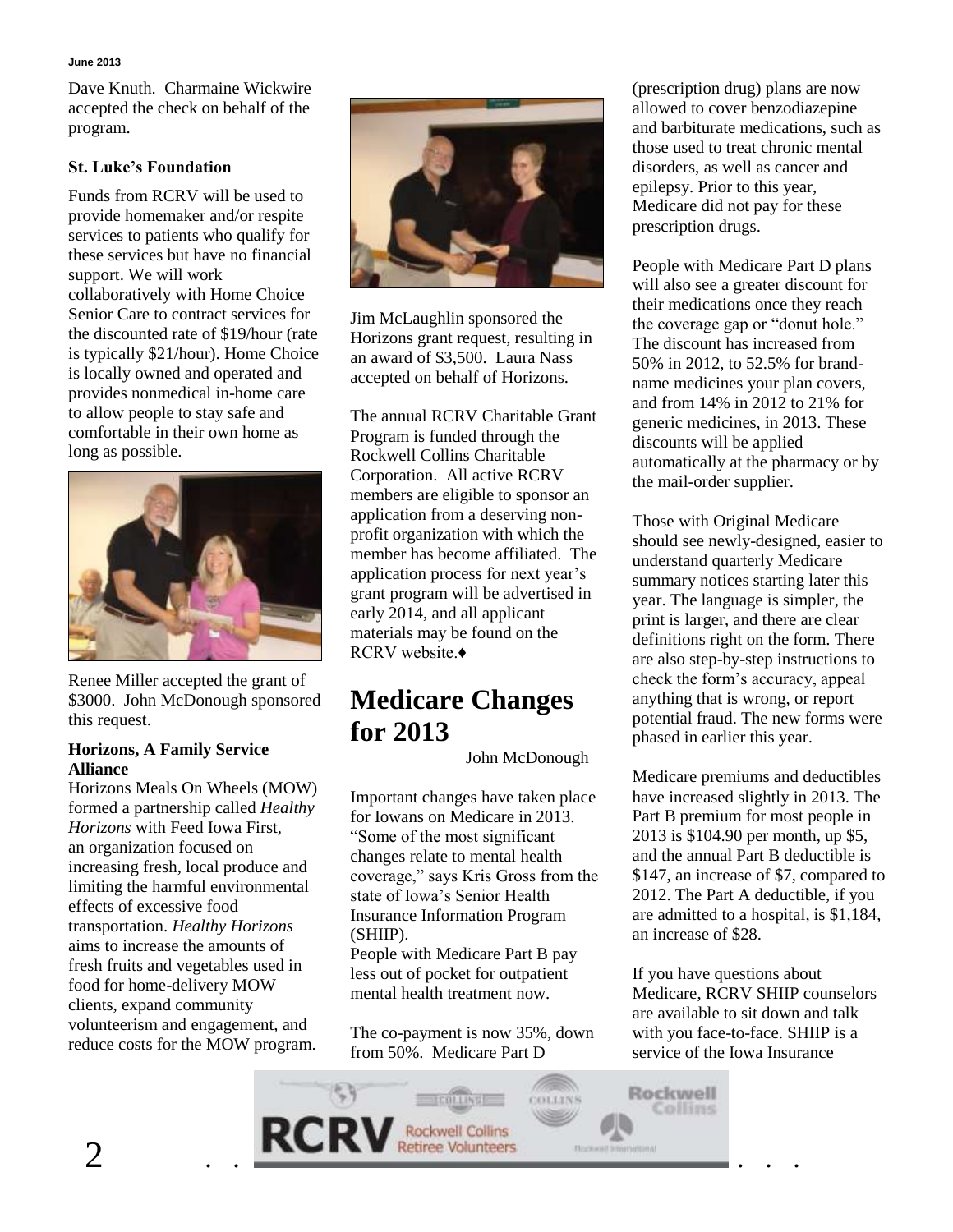#### **June 2013**

Division and all services are free, confidential and objective. To find the SHIIP site nearest you call our office at 319-393-9637 and leave a detailed message. Please spell your last name, define the reason for your call and make sure that you leave a return phone call. Our phone is not answered so please leave a detailed message.♦

# **New Sandbox for NewBo City Market**

RCRV volunteers designed, built, and installed a new large sandbox just in time for the Cedar Rapids Freedom Festival.



The project was a request from the Freedom Festival Committee. Jim Vacherlon led the team that defined the requirements and turned them into reality. John Keefer supervised the installation. A removable cover will be installed after the sand has been delivered. ♦

# **RCRV Meetings**

The Community Projects Team meets every Thursday at 10:00 in our office in the REACT Center where we discuss future and current projects. You are always welcome at any of the meetings. Informational meetings for new retirees or others interested in becoming active members of RCRV are held at 9 AM on the third Thursday of each month at the

REACT Center (927 N. Compton Dr. in Hiawatha). ♦

# **Governor's Volunteer Awards Received in June**

Several RCRV members were recognized by Governor Branstad for their volunteer efforts during a ceremony in June at Linn-Mar High School. Congratulations to Tom Brennom, Norm Wright, Harlan Hanson, Terry Lamb, Jack Murphy, John Slusher, and Esther Wilson. The WRAP volunteers, most of whom are RCRV members, were also recognized. Apologies to any other members whose names I missed.

As usual, several RCRV members volunteered at the ceremony to assist as ushers and parking monitors. Thanks to Pat Fox, Jim Green, Cliff Koop, Arlo Meyer, Kay Nelson, Bob Ocken, and Faye Spading♦

# **DMEPOS—New Medicare Program For Diabetic Testing Supplies**

John McDonough

For years, Medicare and its beneficiaries have been paying too much for durable medical equipment, prosthetics, orthotics, and supplies (DMEPOS). To reduce costs and the fraud resulting from excessive prices, the Centers for Medicare & Medicaid Services (CMS) introduced a competitive bidding program in 2011.

That program is now being expanded to include diabetic testing supplies which are provided by mail-order suppliers. The National Mail-Order Program for diabetic testing supplies will begin July 1, 2013. When it starts, you'll need to use a Medicare national mail-order contract supplier for Medicare to pay for diabetic testing supplies that are delivered to your home. Medicare will list the contract suppliers on

www.Medicare.gov/supplier. You can also call 1-800-MEDICARE (1- 800-633-4227) for help finding a contract supplier. Local counselors from the state of Iowa's SHIIP (Senior Health Insurance Information Program) can also assist in locating contract suppliers. Call our office at 319-393-9637 for assistance. (Note, this phone is not answered so please leave a detailed message including your name, please spell it for us and a phone number that you can be reached at. Your message will be returned by a RCRV SHIIP counselor shortly after you leave your message.)

If you don't want diabetic testing supplies delivered to your home, you can go to any local store that is enrolled with Medicare and buy them there. Medicare has set an allowed payment amount that will be the same for diabetic testing supplies you buy at the store or have delivered to your home. Your cost in either case will include any Part B deductible you have not yet met and 20% coinsurance.

The National Mail-Order Program applies to Original Medicare only. If you're enrolled in a Medicare Advantage Plan (like an HMO or PPO), your plan will let you know if your supplier is changing. If you're not sure, contact your plan.